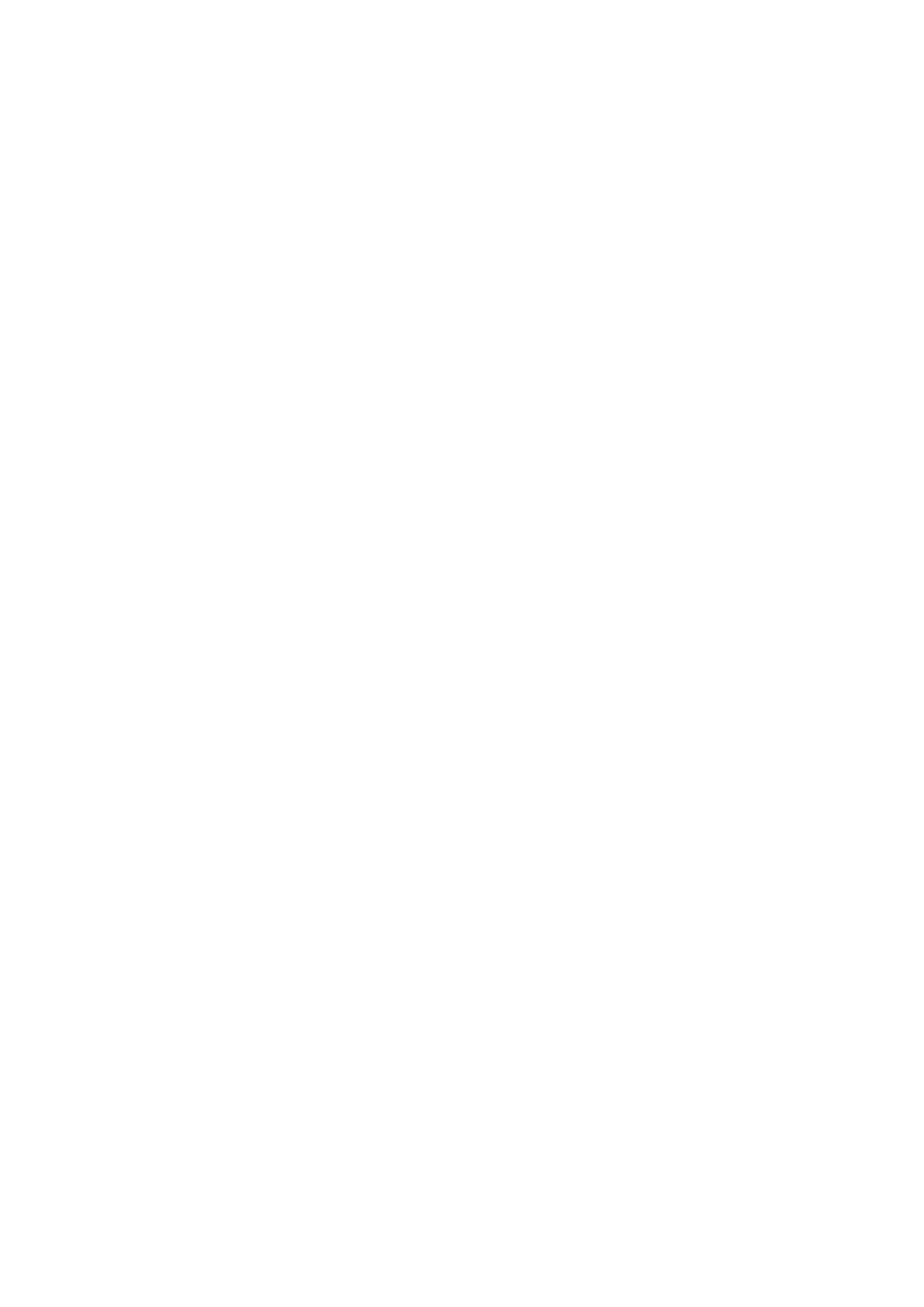# **NOTICE OF RACE**

# **AUDI J/70 World Championship**

# **12th – 16th September 2017**

#### **Hosted by the Yacht Club Costa Smeralda Porto Cervo, Sardinia, Italy**

#### **The Organizing Authority ("OA") is the Yacht Club Costa Smeralda in conjunction with the International J/70 Class Association with Audi as Title Sponsor. Website: [www.j70worlds2017.com](http://www.j70worlds2017.com) & [www.yccs.com](http://www.yccs.com)**

#### **1. RULES**

- **1.1.** The regatta will be governed by the rules as defined in *The Racing Rules of Sailing*  (RRS 2017-2020) and the rules of the International J/70 Class (IJCA).
- **1.2.** FIV Prescriptions 2,4,5,6,9,10 and11 will apply. All the Italian competitors shall be FIV members and have a valid medical certificate.
- **1.3.** The Equipment Rules of Sailing will apply.
- **1.4.** J/70 Class Rules III.I.3 (Support Boats) and III.I.4 (Corinthian Division) will apply.
- **1.5.** The Sailing Instructions ("SI's") may contain changes to other rules, but not the FIV prescriptions.
- **1.6.** If there is a conflict between languages, the English text will take precedence.
- **1.7.** The International Jury may impose suitable penalties, other than disqualification, for violations of the Class Rule, or other non-Part 2 rules of the Racing Rules of Sailing.
- **1.8.** The Organizing Authority reserves the right to amend this Notice of Race. Any amendments prior to 12<sup>th</sup> September, 2017 will be emailed to owners whose entries have been accepted. Amendments will also be posted on the official websites. Amendments to this Notice of Race after 12<sup>th</sup> September, 2017 will be posted on the Official Notice Board, on the official websites and copies will be available from the Race Office.
- **1.9.** The Registration Nationality of a boat is indicated by the owner of the boat as set out in the entry form. If not indicated, the Sail Number and/or the owner's nationality will be used.

#### **2. ADVERTISING AND BOW NUMBERS**

- **2.1.** Advertising shall only be displayed in accordance with Regulation 20 World Sailing Advertising Code and, for Italian crews, the "*Normativa 2017 per l'esposizione della pubblicità nelle manifestazioni veliche in Italia".*
- **2.2.** Boats shall be required to display advertising chosen and supplied by the Organizing Authority (OA), in accordance with World Sailing Regulation 20 and J/70 Class rules. If provided, flags, stickers and decals shall be displayed from the close of check-in through the end of the regatta. Bow numbers and stickers will be supplied and affixed to each boat by the OA.

#### **3. ELIGIBILITY AND ENTRY**

- **a.** The regatta is open to all boats of the J/70 Class that conform to the Class Rules;
- **b.** Eligible boats may enter by completing the online entry form, documents and related entry fee at [www.j70worlds2017.com](http://www.j70worlds2017.com) or [www.yccs.it](http://www.yccs.it);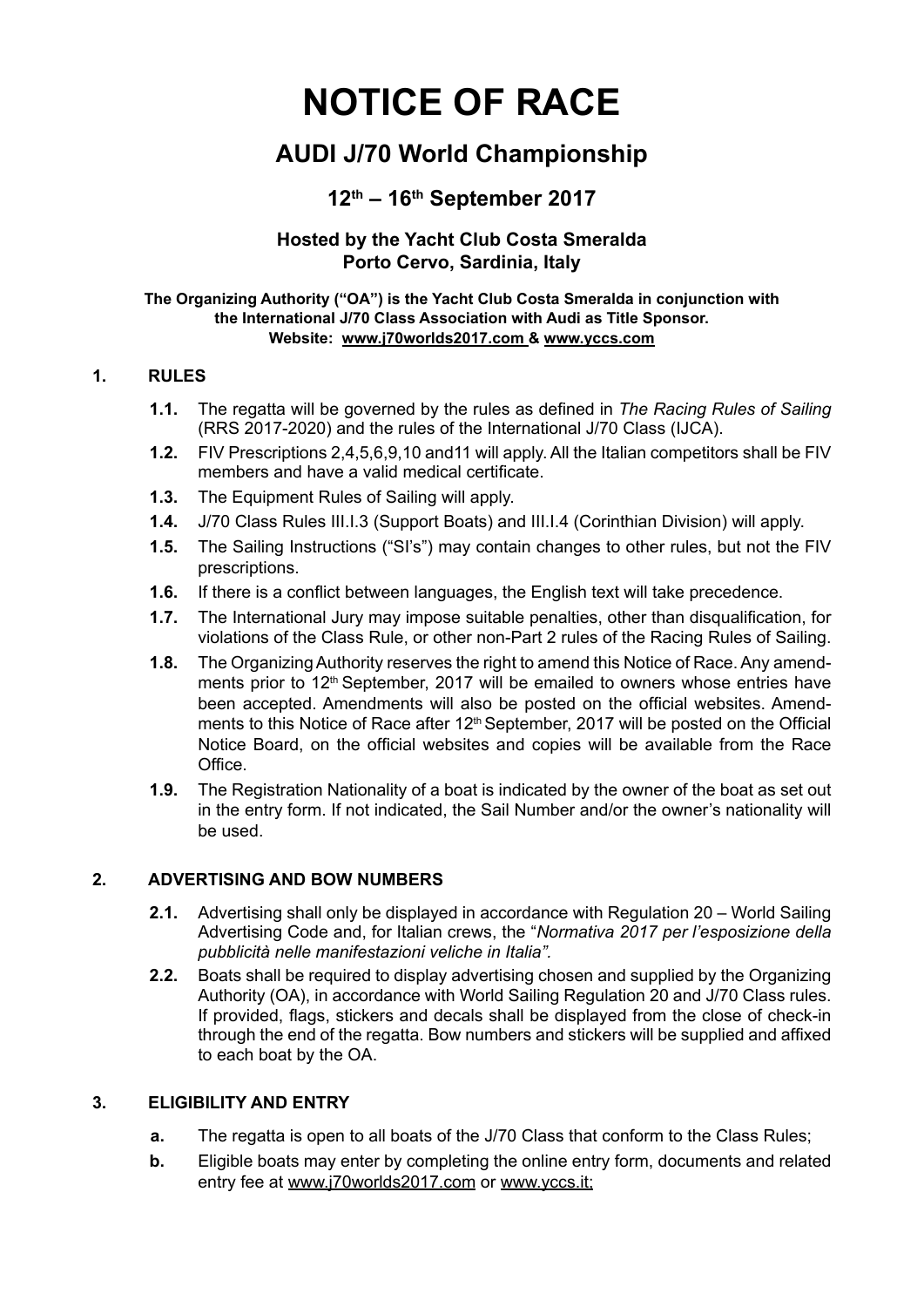- **c.** The entry deadline is 3<sup>rd</sup> July. An entry shall not be considered complete until the entry form is completed and the entry fee paid;
- **d.** Late entries may be accepted at the discretion of the OA and will be subject to a late fee of Euro 250,00;
- **e.** Boats that have entered and withdraw in writing prior to 1<sup>st</sup>August, will receive a refund of their entry fee;
- **f.** The following information (required for check-in) can be entered in advance as part of online registration via the regatta website:
	- 1 Skipper and crew waivers required under NOR 8.2 and 20.2;
	- 2 The crew list with valid World Sailing Sailor ID and World Sailing Classification for drivers and all crew on boats wishing to be eligible for Corinthian Awards, as required by NOR 8.3;
	- 3 Insurance information required under NOR 21;
	- 4 For all Entrants a valid IJCA Measurement Form;
	- 5 **For Italian boats only**:
		- FIV cards and a valid medical certificate for Italian competitors only;
		- Valid FIV authorization to display advertising on boat (if present);
		- Registration to the J/70 Italian Class.

#### **4. CLASSIFICATION**

- **a.** In accordance with RRS 79, the Sailor Classification Code under World Sailing Regulation 22 will apply. See Class Rules C.3.2 and III I.4;
- **b.** A representative of the World Sailing Sailor Classification Commission may be present during check-in and may perform spot checks.

#### **5. FEES**

- **a.** The entry fee shall be:
- Euro 650 for entries received within  $3<sup>rd</sup>$  July;
- Euro 900 for entries received after  $3<sup>rd</sup>$  July.

**b.** The entry fee includes:

- Invitation to all social events for the Owner / Charterer and up to three crew members;
- Launch and haul out:
- Inspection and measurement, as directed by the J/70 Class;
- In water dockage from  $7<sup>th</sup>$  September until  $17<sup>th</sup>$  September;
- On site and off site trailer storage between  $7<sup>th</sup>$  September and 17<sup>th</sup> September;
- One on site parking pass;
- One practice race day;
- 5 regatta race days;
- Awards and prizes;
- Daily after race refreshments and social events as per schedule;
- Full guest privileges at Yacht Club Costa Smeralda.

#### **6. EVENT FORMAT**

- **a.** All boats will sail as one fleet. The Organizing Authority may opt to split the fleet and run a qualifying series and a championship series if the overall entry number exceeds 100;
- **b.** The Race Committee may use a 3 boat starting line as further described in the Sailing Instructions;
- **c.** A maximum of 3 races on any day may be sailed, for a maximum of 12 races for the regatta;
- **d.** No warning signal for a race will be made after 1430 on Saturday, 16<sup>th</sup> September;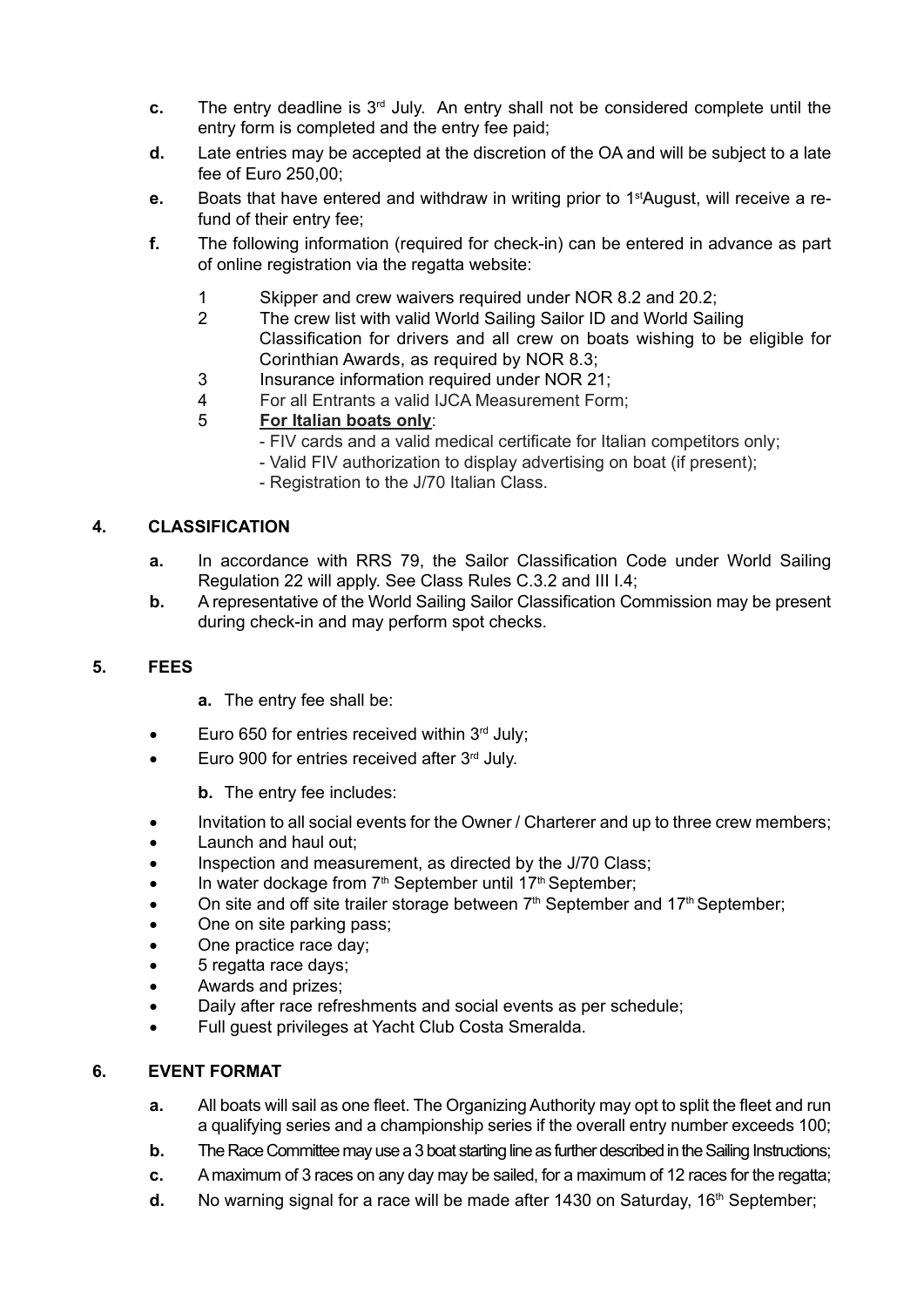## **7. SCHEDULE**

| <b>Date Events</b>                                           | <b>Time</b>                                                          | <b>Sport &amp; Social events</b>                                                                                                                                                                         |
|--------------------------------------------------------------|----------------------------------------------------------------------|----------------------------------------------------------------------------------------------------------------------------------------------------------------------------------------------------------|
| - From Thursday 7th<br>to Sunday 10 <sup>th</sup> September: | $09.00 - 17.00$                                                      | Check-in and inspections<br>at YCCS Centro Sportivo                                                                                                                                                      |
| - Monday 11 <sup>th</sup> September:                         | $09.00 - 12.00$<br>09.00 - 17.00<br>12.00<br>13.00<br>18.00<br>18.00 | Inspections at YCCS Centro Sportivo<br>Check-in at YCCS Regatta Village<br>All boats on site<br>Practice Race - First warning signal<br>All boats afloat<br>Competitors' meeting at YCCS Regatta Village |
|                                                              | 19.00                                                                | Opening Ceremony and Welcome Cocktail<br>at YCCS Regatta Village                                                                                                                                         |
| - Tuesday, 12 <sup>th</sup> September:                       | 09.00                                                                | Weather Briefing with Ed Baird presented by Quantum Sails<br>at YCCS Regatta Village                                                                                                                     |
|                                                              | 09.30<br>11.00                                                       | Competitors' Briefing at YCCS Regatta Village<br>Intended first warning signal                                                                                                                           |
|                                                              | after Racing                                                         | Social<br>at YCCS Regatta Village                                                                                                                                                                        |
| - Wednesday, 13 <sup>th</sup> September:                     | 09.00                                                                | Weather Briefing with Ed Baird presented by Quantum Sails<br>at YCCS Regatta Village                                                                                                                     |
|                                                              | 09.30<br>11.00                                                       | Competitors' Briefing at YCCS Regatta Village<br>Intended first warning signal                                                                                                                           |
|                                                              | after Racing                                                         | Social<br>at YCCS Regatta Village                                                                                                                                                                        |
| - Thursday, 14 <sup>th</sup> September:                      | 09.00                                                                | Weather Briefing with Ed Baird presented by Quantum Sails<br>at YCCS Regatta Village                                                                                                                     |
|                                                              | 09.30<br>11.00                                                       | Competitors' Briefing at YCCS Regatta Village<br>Intended first warning signal                                                                                                                           |
|                                                              | after Racing                                                         | Social<br>at YCCS Regatta Village                                                                                                                                                                        |
| - Friday, 15 <sup>th</sup> September:                        | 09.00                                                                | Weather Briefing with Ed Baird presented by Quantum Sails<br>at YCCS Regatta Village                                                                                                                     |
|                                                              | 09.30<br>11.00                                                       | Competitors' Briefing at YCCS Regatta Village<br>Intended first warning signal                                                                                                                           |
|                                                              | after Racing                                                         | Social<br>at YCCS Regatta Village                                                                                                                                                                        |
|                                                              | 19.00                                                                | <b>Crew Party</b><br>at YCCS Regatta Village                                                                                                                                                             |
| - Saturday, 16 <sup>th</sup> September:                      | 09.00                                                                | Weather Briefing with Ed Baird presented by Quantum Sails<br>at YCCS Regatta Village                                                                                                                     |
|                                                              | 09.30<br>11.00                                                       | Competitors' Briefing at YCCS Regatta Village<br>Intended first warning signal                                                                                                                           |
|                                                              | after Racing                                                         | Haul out                                                                                                                                                                                                 |
|                                                              | 18.00                                                                | Closing ceremony and Awards<br>at YCCS Regatta Village                                                                                                                                                   |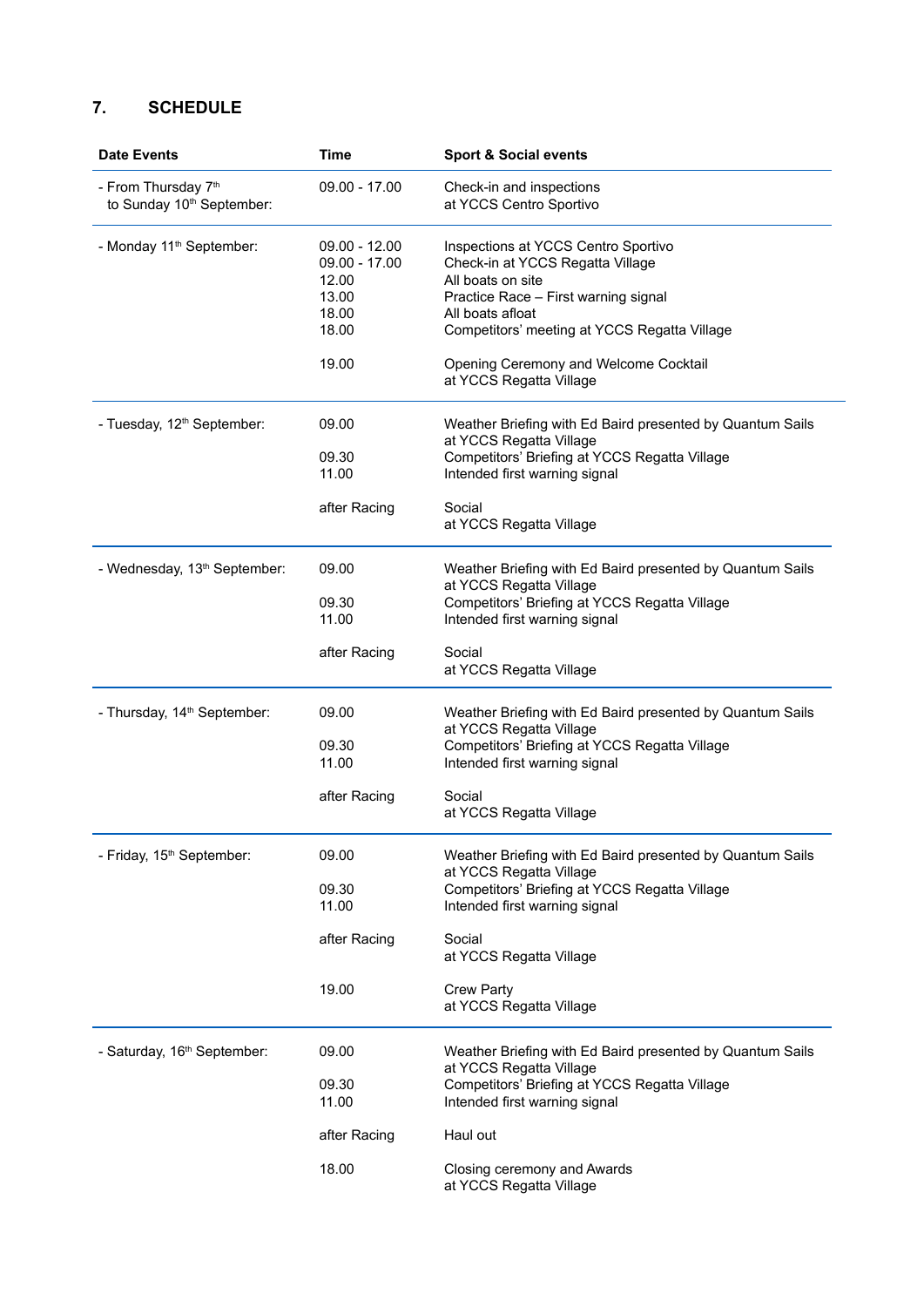#### **8. ON SITE CHECK IN, INSPECTION AND MEASUREMENT**

- **8.1.** All competitors shall complete on site forms and documents during check in hours.
- **8.2.** All competitors shall specifically sign a waiver and release of liability either on the regatta website or on paper by the end of check-in.
- **8.3.** All drivers and crew on boats wishing to be considered for Corinthian Awards shall provide their World Sailing Sailor ID and classification either on the regatta website or on paper by the end of check-in.
- **8.4.** Valid and current written proof of insurance shall be provided online.
- **8.5.** Boats and sails are subject to inspection and measurement at the discretion of the event Technical Committee.
- **8.6.** All boats and sails must undergo inspection before Monday, September 11<sup>th</sup> in order to complete regatta onsite check-in. Each boat will be inspected for required equipment, sail royalty tags and compliance with class rules. Competitors can reference the Class Rules for all required equipment. The J/70 inspection team will be prepared to start inspecting boats at 0900 on Friday, 8<sup>th</sup> September. This will be a drv inspection. Boats will need to be out of the water. The signed inspection form must be submitted to the check-in desk. Additional details may be published on the regatta website.
- **8.7.** During competition, any boat may be subject to measurement or inspection at any time.
- **8.8.** Technical and measurement issues will be decided by the Jury upon the recommendation of the class representative and/or the Technical Committee appointed by the OA.
- **8.9.** Substitution of sails shall be in accordance with Class Rule C.10 and will require the written consent of the class representative and the Race Committee.
- **8.10.** Substitution of crew will require prior written consent of the class representative and the Race Committee.
- **8.11.** Copies of crew lists for all boats will be available for inspection during check in. Changes to crew lists will be posted on the Official Notice Board.
- **8.12.** Bow numbers will be assigned by the Race Committee and supplied to each participating boat at the completion of check in. The OA will take care to affix the bow numbers while checking the boat.

#### **9. SAILING INSTRUCTIONS**

Sailing Instructions will be available at registration and online at the regatta websites.

#### **10. VENUE**

Attachment A shows the location of the Yacht Club Costa Smeralda and surrounding area and the location of the racing area.

#### **11. THE COURSES**

- **11.1.** The courses to be sailed will be a windward / leeward configuration as described in the Sailing Instructions.
- **11.2.** It is the intention of the OA that the courses will follow the J/70 Class's Race Management Policies for Major Championships. Failure to observe these guidelines shall not be grounds for redress.

#### **12. PENALTY SYSTEM**

- **12.1.** An International Jury will be appointed in accordance with RRS Appendix N.
- **12.2.** Decisions of the International Jury will be final as provided in RRS 70.5.
- **12.3.** Discretionary penalties will be described in the SI's.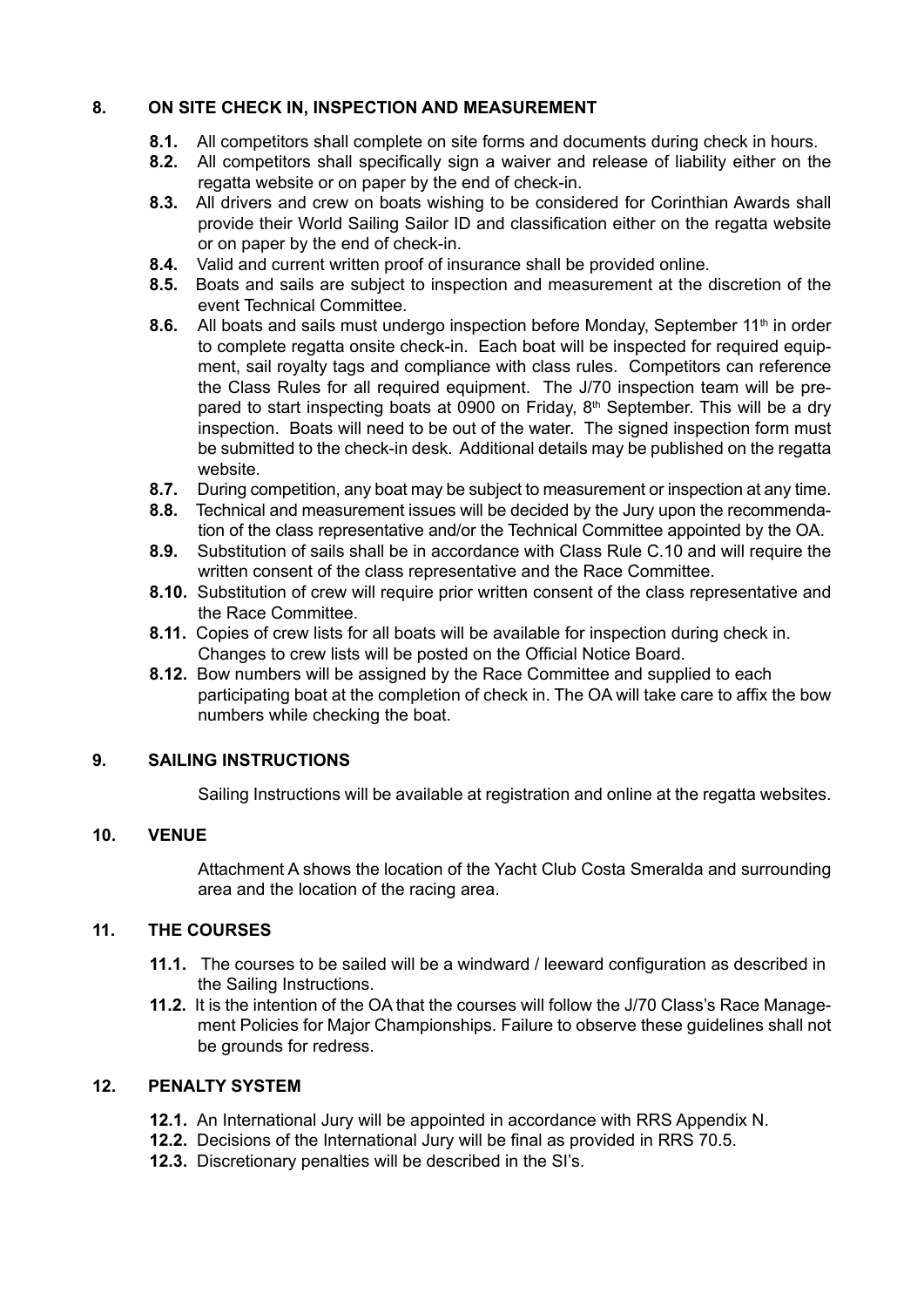#### **13. SCORING**

- **13.1.** The Low Point Scoring System, RRS Appendix A4, will be used except as modified below.
- **13.2.** When 6 or more races are completed, a boat's series score will be the total of her race scores excluding her worst score.
- **13.3.** Four races are required to be completed to constitute a series.

#### **14. SUPPORT BOATS**

- **14.1.** Support boats shall comply with Class Rule III I.3.
- **14.2.** Support boats and operators shall register with the OA during check in.
- **14.3.** The Sailing Instructions may further limit the activities of support boats.
- **14.4.** The OA may also further limit the activities of support boats.

#### **15. BERTHING**

- **15.1.** Boats shall be kept in their assigned places as directed by the OA when either afloat or ashore.
- **15.2.** The use of dehumidifiers of any type is prohibited.
- **15.3.** Local regulations require that all boats MUST call the Harbourmaster's Office by radio on VHF Channel 9 when they first arrive in Porto Cervo. When moored, it is MANDATORY for all Participants to visit the Harbourmaster's Office to finalize their registration procedures.

#### **16. HAUL OUT RESTRICTIONS**

- **16.1.** All boats shall be afloat before 1800 on Monday 11<sup>th</sup> September.
- **16.2.** Boats shall not be hauled out, and shall not remove their rudders, during the regatta except with and according to the terms of prior written permission of the class representative and the Race Committee.

#### **17. DIVING EQUIPMENT AND PLASTIC POOLS**

Diving inside and outside the harbour is forbidden. Only the Harbour master's divers, available on VHF Channel 9, are authorised to dive inside the harbour.

#### **18. RADIO COMMUNICATION**

- **18.1.** All boats shall carry a marine band VHF receiver capable of receiving normal international channels. Boats shall use the radio to report retirement from racing and may use the radio to request assistance in an emergency. Except in an emergency, a boat that is racing shall not make voice or data transmissions and shall not receive voice or data communication that is not available to all boats.
- **18.2.** The race committee may use the radio to inform competitors of race information.

#### **19. PRIZES**

- **19.1.** The World Championship Perpetual Trophy will be awarded to the overall winner.
- **19.2.** A perpetual trophy will be awarded to the top Corinthian team.
- **19.3.** A trophy will be awarded to the top women's skipper.
- **19.4.** The YCCS Trophy will be awarded to the top YCCS Member.
- **19.5.** Additional trophies may be awarded at the discretion of the Organizing Authority.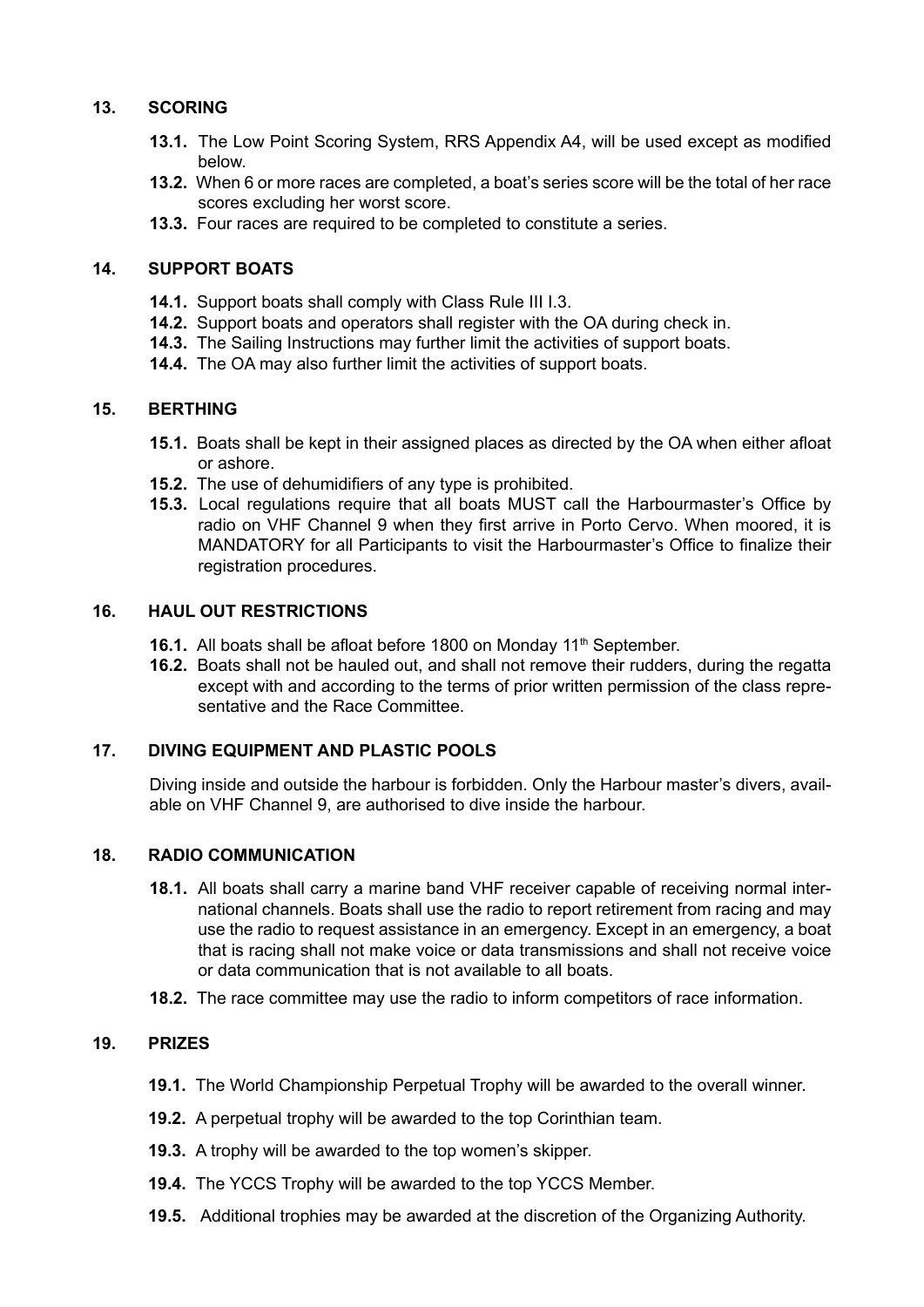#### **20. DISCLAIMER OF LIABILITY**

- **20.1.** Competitors participate in the regatta entirely at their own risk. See RRS 4, Decision to Race.
- **20.2.** The Organizing Authority will not accept any liability for material damage or personal injury or death sustained in conjunction with or prior to, during, or after the regatta. Each person racing on board a boat entered in the regatta shall sign a waiver for loss, damage or injury to their person or property in conjunction with the regatta or while on the premises of the Yacht Club Costa Smeralda. The Yacht Club Costa Smeralda, AUDI, the J/70 Class Association and their members, volunteers, employees, officers, agents and sponsors shall not be responsible for any loss, damage or the participation of any boat.

#### **21. INSURANCE**

Each participating boat shall be insured with valid third-party liability insurance with a minimum coverage of 1.500.000€ per event or the equivalent. A copy of insurance company documents establishing such coverage, current through the end of the regatta, shall be supplied online as part of completing registration.

#### **22. MEDIA RIGHTS**

- **22.1.** By participating in this event, competitors automatically grant to the organizing authority and the event sponsors the right, in perpetuity, to make, use, and show, at their discretion, any photography, audio and video recordings, and other reproductions of them made at the venue or on the water from the time of their arrival at the venue, until their final departure, without compensation. Competitors may be required to sign a media waiver as part of registration and check-in.
- **22.2.** Boats may be required to carry a tracking device system on board while racing.

#### **23. RACE OFFICIALS**

Principal Race Officer: Mark Foster – USA – IRO Jury Chairman: Neven Baran – CRO – IU

#### **24. ADDITIONAL INFORMATION**

For further information and a list of accommodations in the area, please visit the Yacht Club Costa Smeralda website: [www.yccs.com](http://www.yccs.com) and [www.j70worlds2017.com](http://www.j70worlds2017.com)

Yacht Club Costa Smeralda 07021 Porto Cervo (OT) - Sardinia - Italy Tel: +39 0789 902200 | Fax: +39 0789 91213 | Email: [secretariat@yccs.it|](mailto:secretariat@yccs.it|) Website [www.yccs.com](http://www.yccs.com)

 $\frac{J}{70}$  J/70 Italian Class [www.j70.it](http://www.j70.it/) Giulia Albuzio: [giulia@j70.it](mailto:giulia@j70.it), +393474235280, +41798508500

For **Charter boats**, please refer to:

J. JBoats Italia

Paolo Boido Tel. +39 335 6885005 [jboats@jboats.it](mailto:jboats@jboats.it)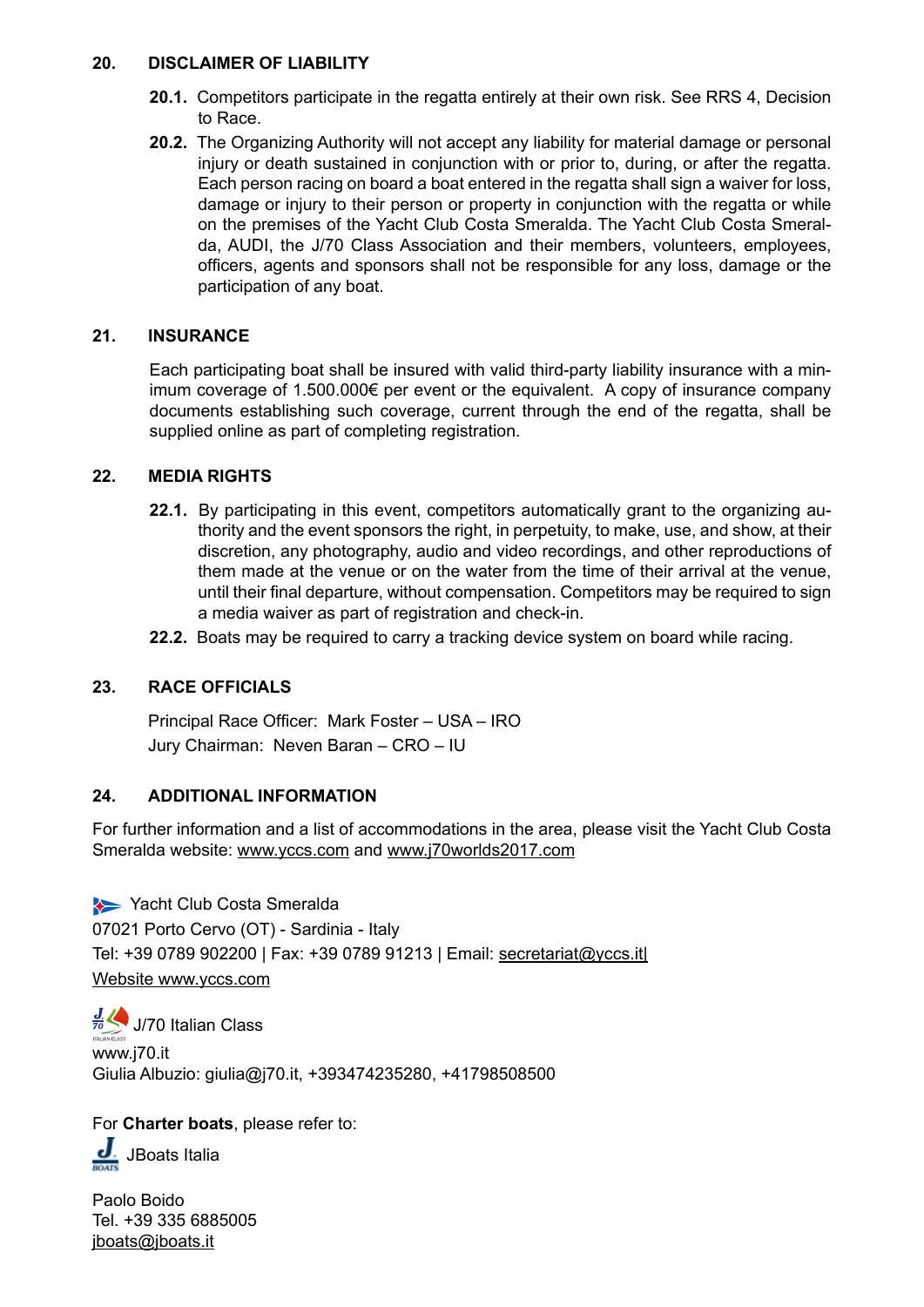#### *BOAT & TRAILER STORAGE*

- *All yachts competing in the event may be stored free of charge at the Marina di Porto*  Cervo docks from Thursday, September 7<sup>th</sup>until Sunday September 17<sup>th</sup>.
- *Trailers may be stored free of charge in the parking lot adjacent to the Porto Cervo Marina Shipyard*  after obtaining a permit from the YCCS Race Office, from 7<sup>th</sup>to 17<sup>th</sup> September.

-------------------------------------------------------------------------------------------------------------------------------

● *Any competitors wishing to arrive earlier or stay later than the dates outlined above must call the YCCS Race Office to check availability and make arrangements to do so. There maybe a fee associated with this.* 

## **J/70 Italian Class Partners**

**-------------------------------------------------------------------------------------------------------------------------------**



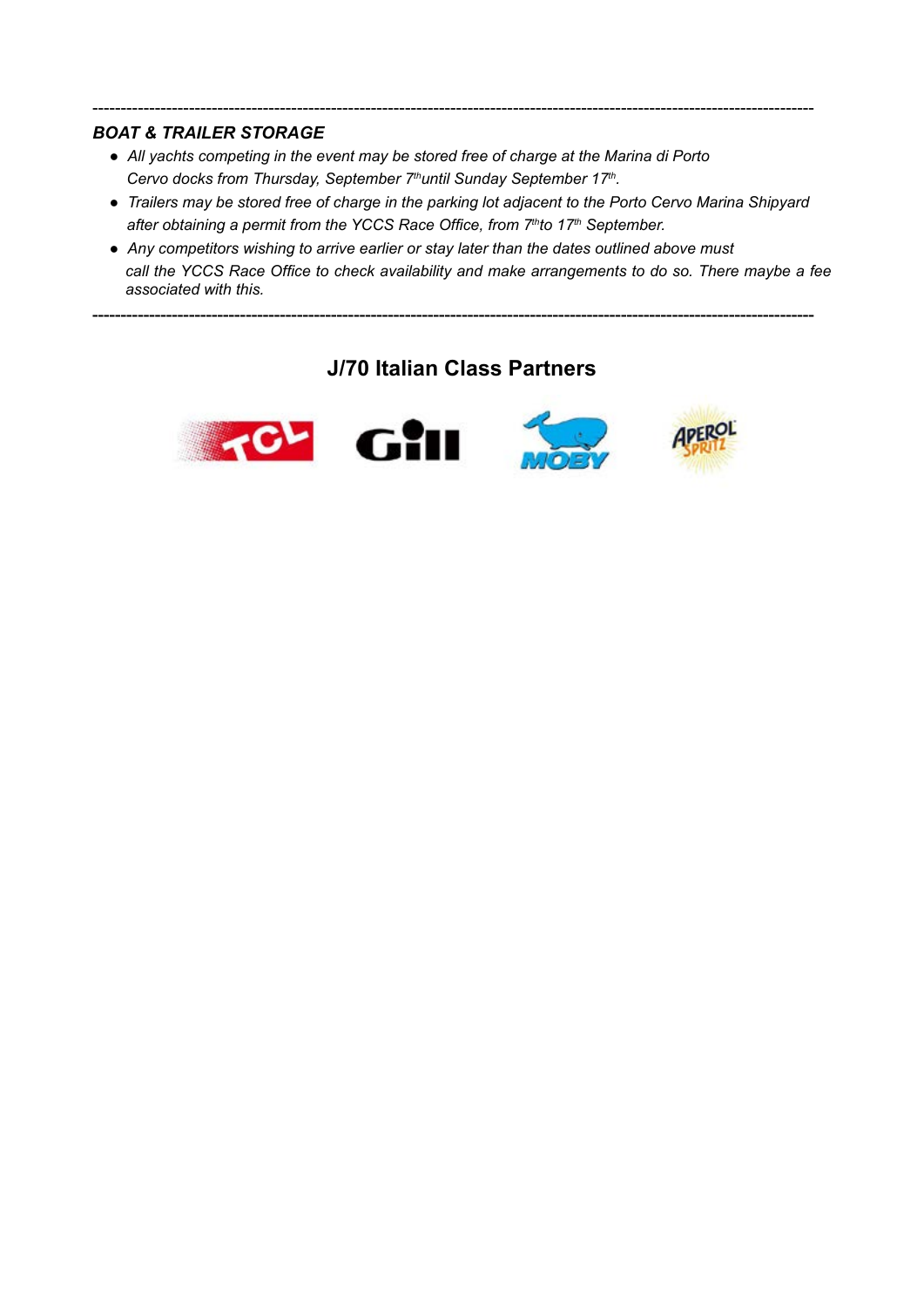# **ATTACHMENT A Harbor Location and Racing Area**

YACHT CLUB COSTA SMERALDA I YCCS Clubhouse / Piazza Azzurra 5 Shipyard 9 Shuttle Service from/to Marina Nuova - East Port **II Useful Services** 2 YCCS Centro Sportivo 6 Marina Master Office **10 Useful Services** - WC / Shower - Post Office: **3 YCCS Floating Pontoon** 7 East Port / Porto Vecchio Tabacconist - Petrol Stotion - Newsagent **4 YCCS Sailing School** 8 Coast Guard

VACHT CLUB COSTA SMERALDA | 41" 88.150"N - 089" 31.758"E | Piazza Azzarra, via della Marina - 67021 Porto Corvo, ITALY | tel. +39 8789 98230 - fax: +39 0789 91213 - email: secretarist[[pos.if - website: www.post.com